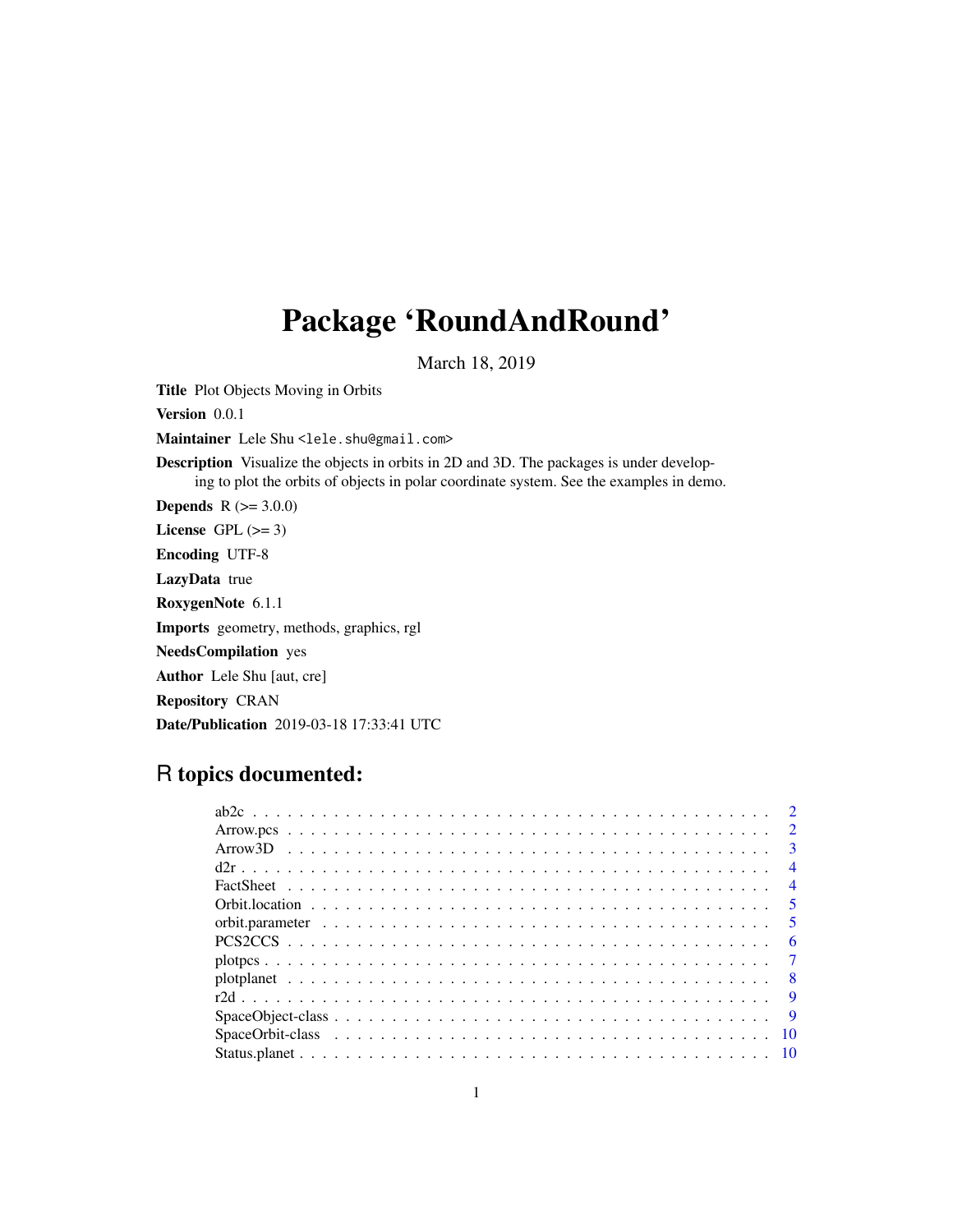#### <span id="page-1-0"></span>**Index** [12](#page-11-0)

#### Description

Calculate c in Focus (c, 0)

#### Usage

 $ab2c(a = 1, ab)$ 

#### Arguments

| a  | Semi-major (Ellipse) or Radium (Ring).       |
|----|----------------------------------------------|
| ab | Semi-major over semi-minor. ab=1 for a Ring. |

#### Value

c in Focus (c, 0)

#### Examples

```
x1=PCS2CCS(a=10, ab=1.5)
x2=PCS2CCS(a=9, ab=1.2)
c1 = ab2c(a=10, ab=1.5)c2 = ab2c(a=9, ab=1.2)plot(x1, type='n', xlim=c(-10,10), ylim=c(-10,10), asp=1)
abline(h=0, v=0, asp=1, lty=2)
lines(x1, col=2);
points(c1, 0, col=2)
lines(x2, col=3);
points(c2, 0, col=3)
```
Arrow.pcs *Add arrows in Polar Coordinate System*

#### Description

Add arrows in Polar Coordinate System

#### Usage

```
Arrow.pcs(theta, r1 = 0, r2 = 1e+06, 01 = c(0, 0), 02 = 01,
  ab1 = 1, ab2 = ab1, ...)
```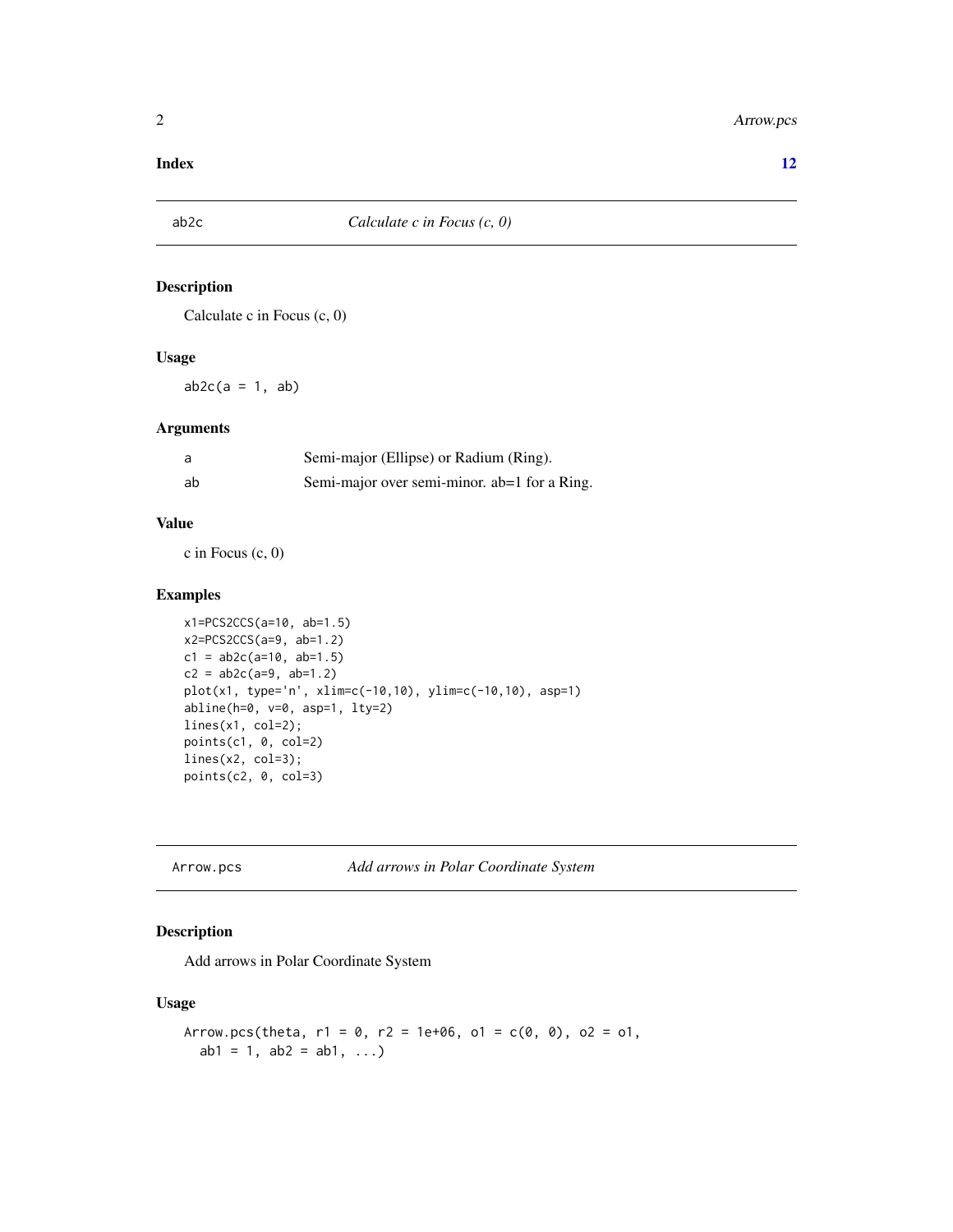#### <span id="page-2-0"></span> $A$ rrow $3D$  3

#### Arguments

| theta    | Angle in polar coordinate system             |
|----------|----------------------------------------------|
| r1, r2   | Radius of start and end points of the arrow. |
| o1, o2   | Origin                                       |
| ab1, ab2 | Semi-major over semi-minor. ab=1 for a Ring. |
|          | More options for graphics::arrows function.  |

#### Examples

```
x1=PCS2CCS(a=10, ab=1.5)
c1 = ab2c(a=10, ab=1.5)plot(x1, type='n', xlim=c(-10,10), ylim=c(-10,10), asp=1)
abline(h=0, v=0, asp=1, lty=2)
graphics::lines(x1, col=2);
points(c1, 0, col=2) # focus
Arrow.pcs(theta = 1:12 \times 30, r1=0, r2=10, ab1=1.5, length=.1, col=2, o1 = c(c1,0), o2=c(0,0))
```
#### Arrow3D *Plot 3D Arrow axis.* Arrow3D

#### Description

Plot 3D Arrow axis. Arrow3D

#### Usage

```
Arrow3D(len = 10, orig = c(0, 0, 0), cols = c(2:4), ...)
```
#### Arguments

| len  | Length of the arrow.           |
|------|--------------------------------|
| orig | Origin of the axis.            |
| cols | Colors of axis.                |
|      | More options of arrow $3d()$ . |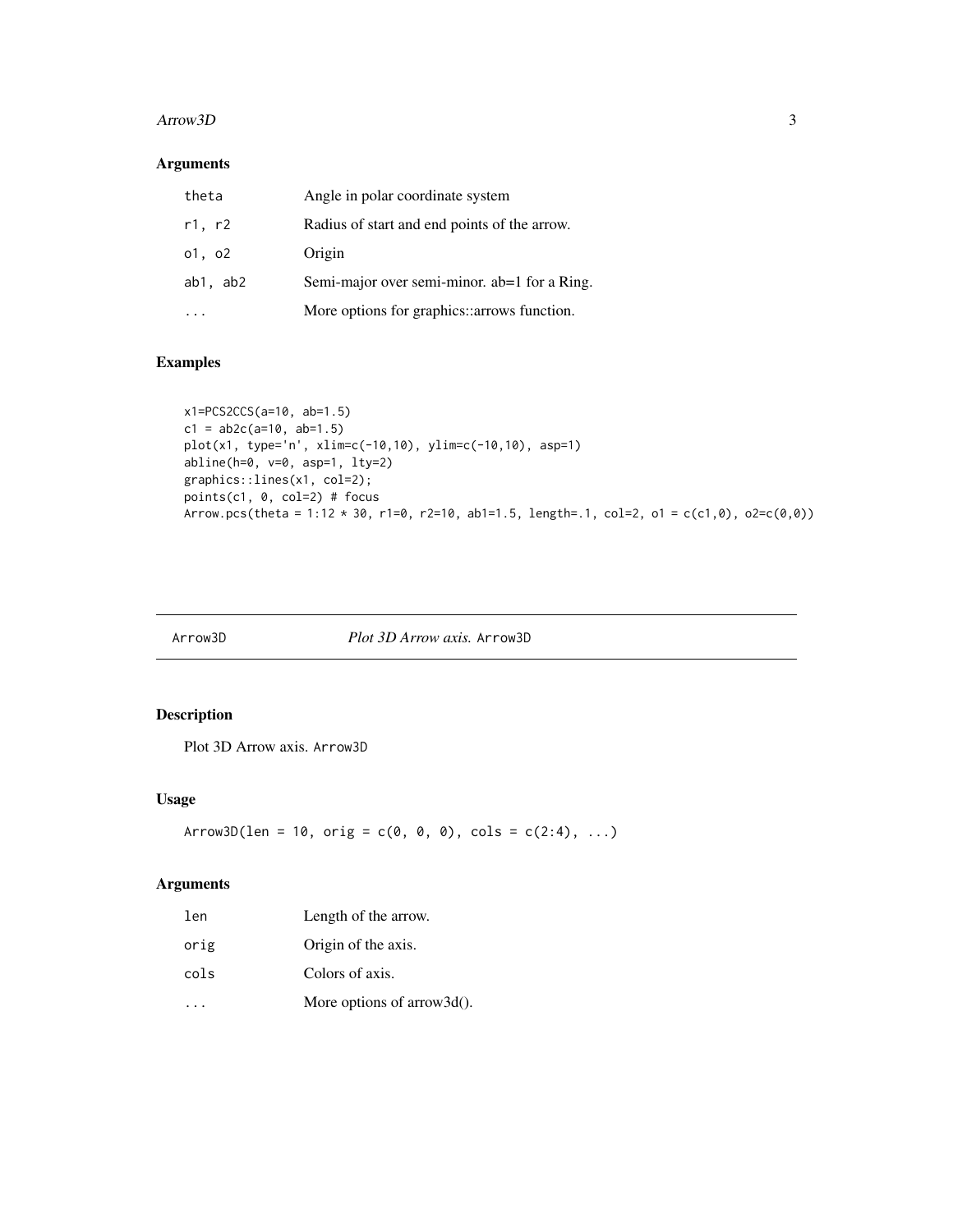<span id="page-3-0"></span>

Degree to Radian

#### Usage

 $d2r(x)$ 

#### Arguments

x Degree

#### Value

Radian

#### Examples

```
r = (1:100)/100 * 4 * pid = r2d(r)rr = d2r(d)plot(d, sin(rr));
abline(h=0 )
abline(v = 360)
```
FactSheet *This is data to be included in my package*

#### Description

This is data to be included in my package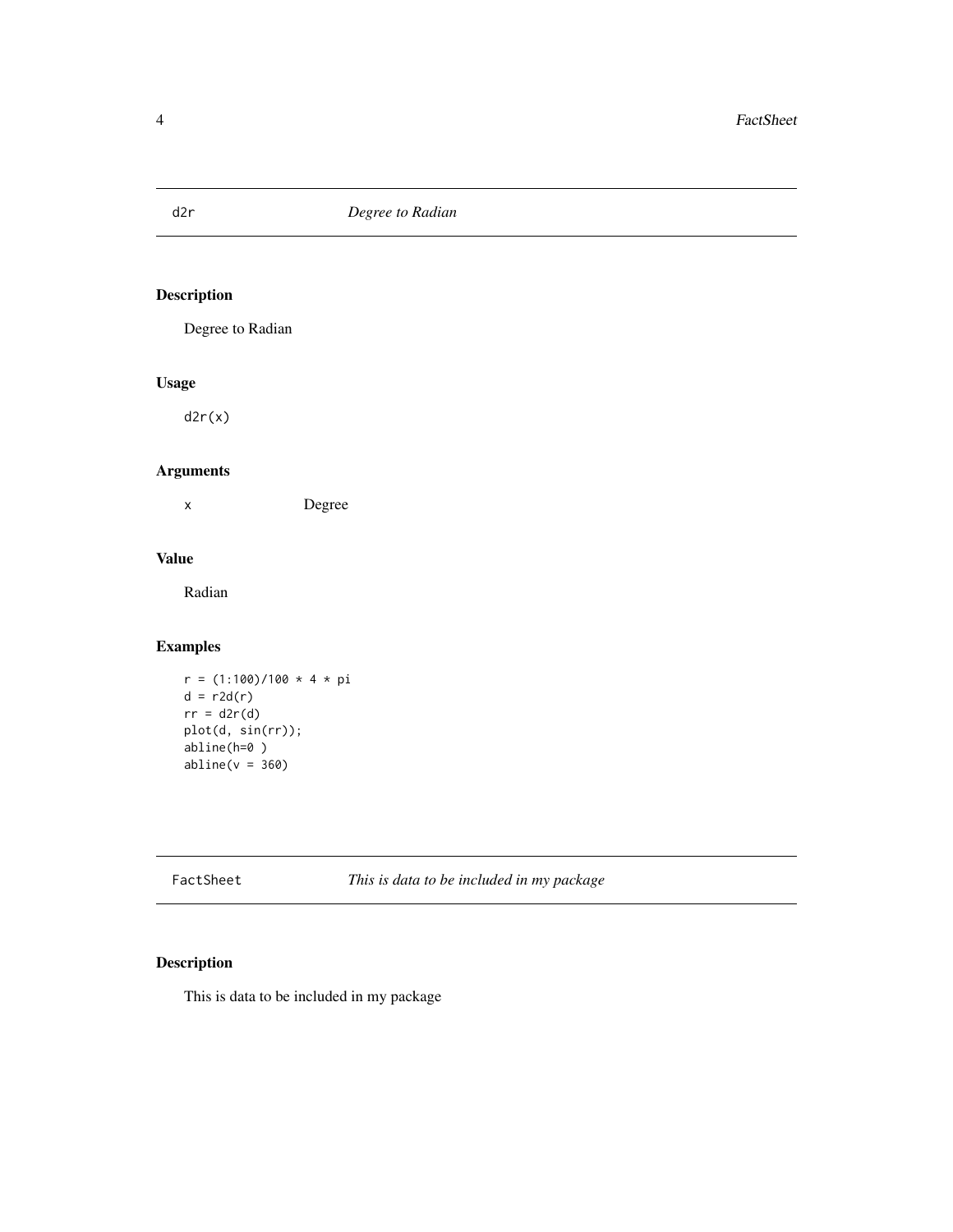<span id="page-4-0"></span>

Calculate location of a planet Orbit.location

#### Usage

```
Orbit.location(t, p.orb, a = 1, theta = 0, orig = c(0, 0), ab = 1)
```
#### Arguments

| $^{\rm t}$ | Time (day).                                  |
|------------|----------------------------------------------|
| p.orb      | Period of the orbit.                         |
| a          | Radius or Semi-major of the orbit.           |
| theta      | angle in PCS.                                |
| orig       | Reference orgin.                             |
| ab         | Semi-major over semi-minor. ab=1 for a Ring. |

#### Value

(x,y) in Cartesian Coordinate System.

#### Examples

```
tday = seq(0, 365, 30)x=Orbit.location(t=tday, p.orb = 365, a=10)
plot(PCS2CCS(0:360, a=10), type='l')
plotplanet(orig=x, rad = .51)
grid()
```
orbit.parameter *Give the orbit the parameter*

#### Description

Give the orbit the parameter

#### Usage

```
orbit.parenter(a, b = NULL, ab = NULL)
```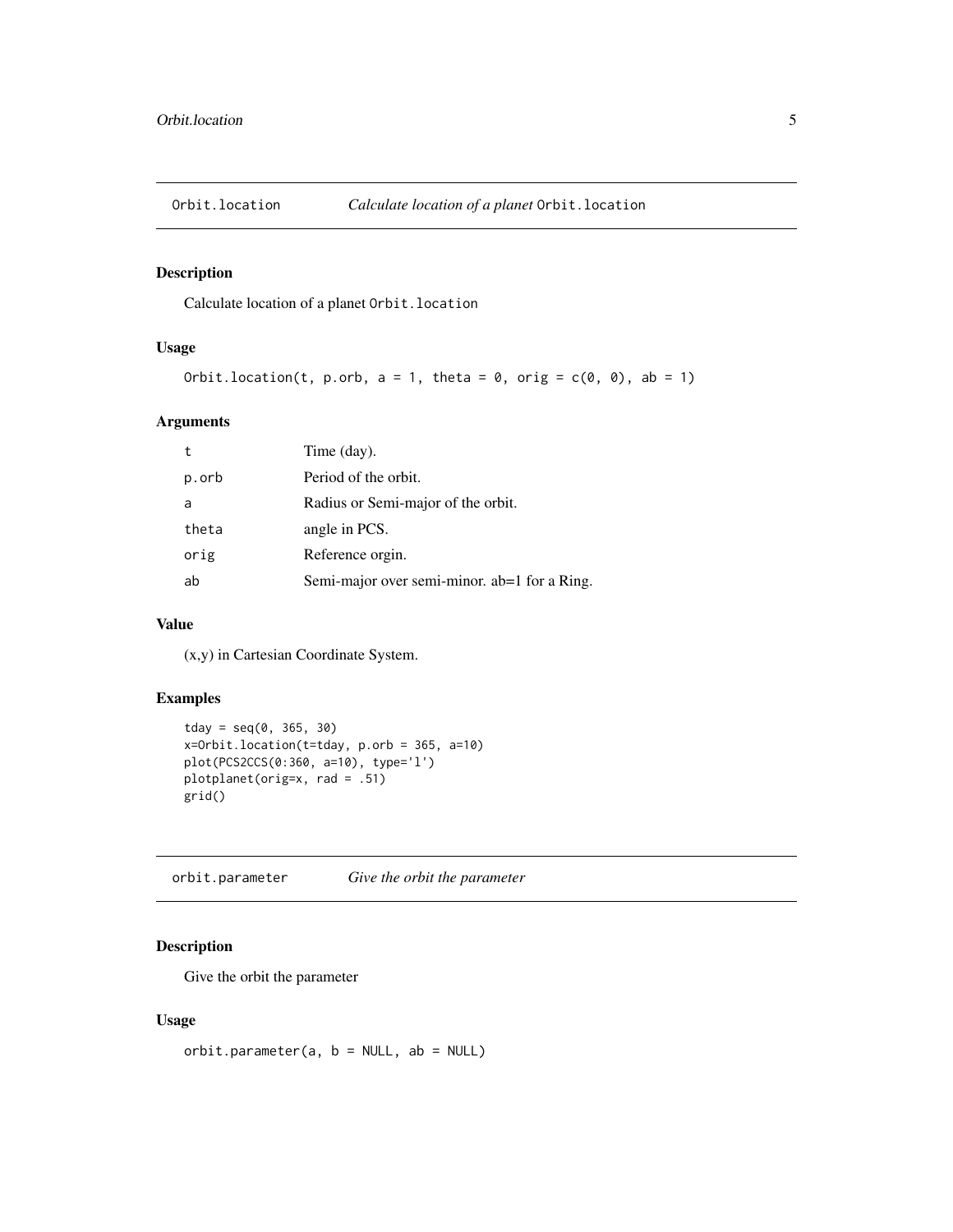#### <span id="page-5-0"></span>Arguments

|    | Semi-major axis                              |
|----|----------------------------------------------|
|    | Semi-minor axis                              |
| ah | Semi-major over semi-minor. ab=1 for a Ring. |

#### Examples

orbit.parameter(a=1, b=1.5)

PCS2CCS *Convert Polar Coordinate System to Cartesian Coordinate System.*

#### Description

Convert Polar Coordinate System to Cartesian Coordinate System.

#### Usage

```
PCS2CCS(theta = 0:360, a = 1, ab = 1, orig = c(0, 0),
  rotation = 0, clockwise = FALSE)
```
#### Arguments

| angle in PCS.                                |
|----------------------------------------------|
| Semi-major (Ellipse) or Radium (Ring).       |
| Semi-major over semi-minor. ab=1 for a Ring. |
| Reference orgin. Default = $c(0, 0)$         |
| Rotation of the theta= $0$                   |
| Whether clockwise, Default = FALSE           |
|                                              |

#### Value

(x,y) in Cartesian Coordinate System.

```
x1=PCS2CCS(a=10, ab=1.5)
x2=PCS2CCS(a=9, ab=1.2)
c1 = ab2c(a=10, ab=1.5)c2 = ab2c(a=9, ab=1.2)plot(x1, type='n', xlim=c(-10,10), ylim=c(-10,10), asp=1)
abline(h=0, v=0, asp=1, lty=2)
lines(x1, col=2);
```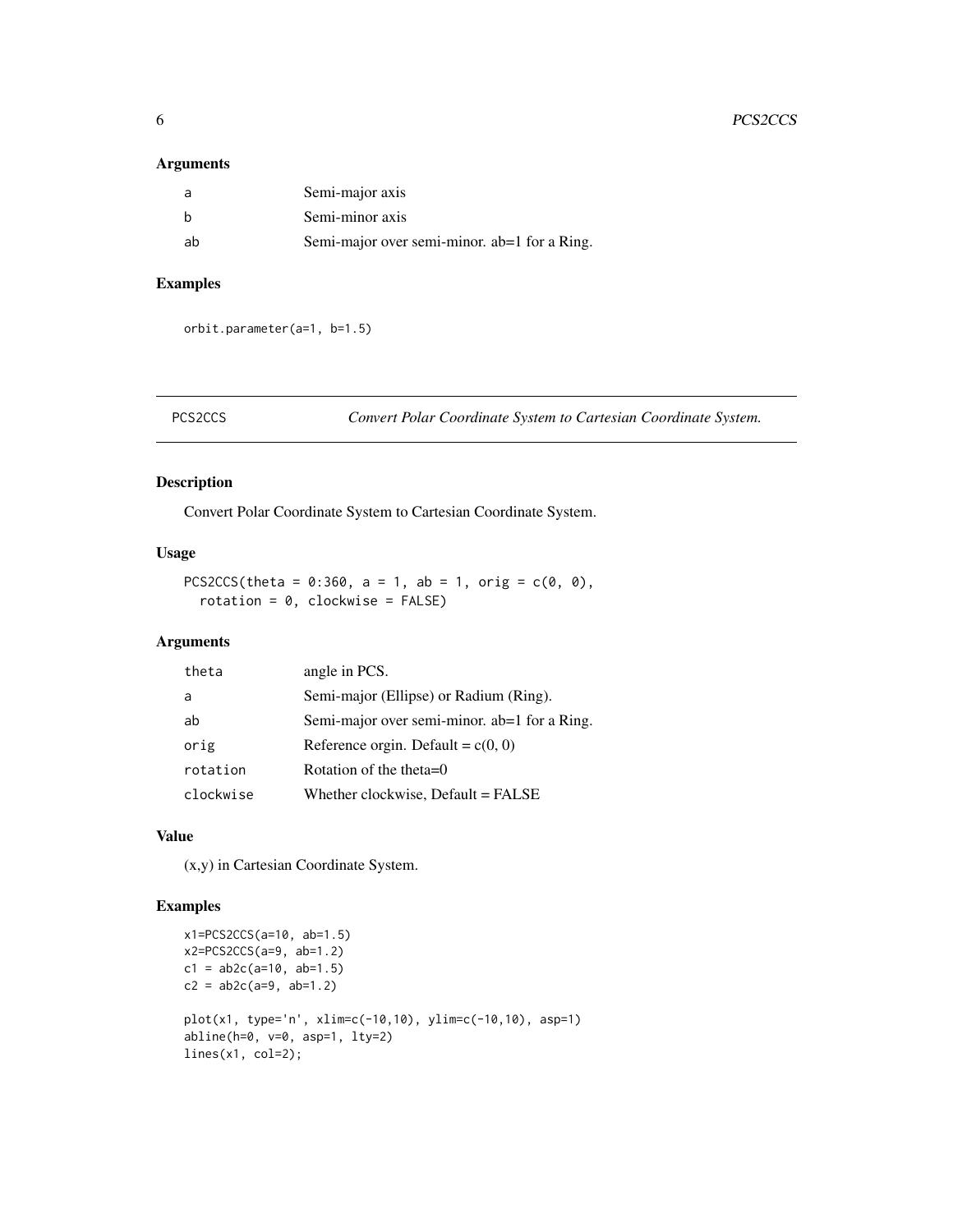#### <span id="page-6-0"></span>plotpcs and the plotpcs of the state of the state of the state of the state of the state of the state of the state of the state of the state of the state of the state of the state of the state of the state of the state of

```
points(c1, 0, col=2)
lines(x2, col=3);
points(c2, 0, col=3)
# Test 2
x1=PCS2CCS(a=10, ab=1.5, clockwise = FALSE, rotation=0);
x2=PCS2CCS(a=8, ab=1.5, clockwise = FALSE, rotation=45);
plot(x1, asp=1, col=terrain.colors(nrow(x1)), pch=19)
points(x2, asp=1, col=terrain.colors(nrow(x1)))
```
plotpcs *Plot in polar coordinate system*

#### Description

Plot in polar coordinate system

#### Usage

plotpcs(theta, a, ab = 1, orig =  $c(0, 0)$ , fun = graphics::plot, ...)

#### Arguments

| theta | Angle in polar coordinate system             |
|-------|----------------------------------------------|
| a     | Radius of start and end points of the arrow. |
| ab    | Semi-major over semi-minor. ab=1 for a Ring. |
| orig  | Origin                                       |
| fun   | Plot function. $default = plot$              |
|       | More options in plot function                |

```
n=50
par(mfrow=c(2,1))
plots(theta = 1:n * 15, a=1:n/10, ab=1, type='l', asp=1)plotpcs(theta = 1:n * 10, a=1:n/10, ab=1, type='l', asp=1)
xy = PCS2CCS(theta = 1:n * 10, a=1:n/10, ab=1)xy[,1]=xy[,1]+1
points(xy, pch=19, col=terrain.colors(nrow(xy)))
```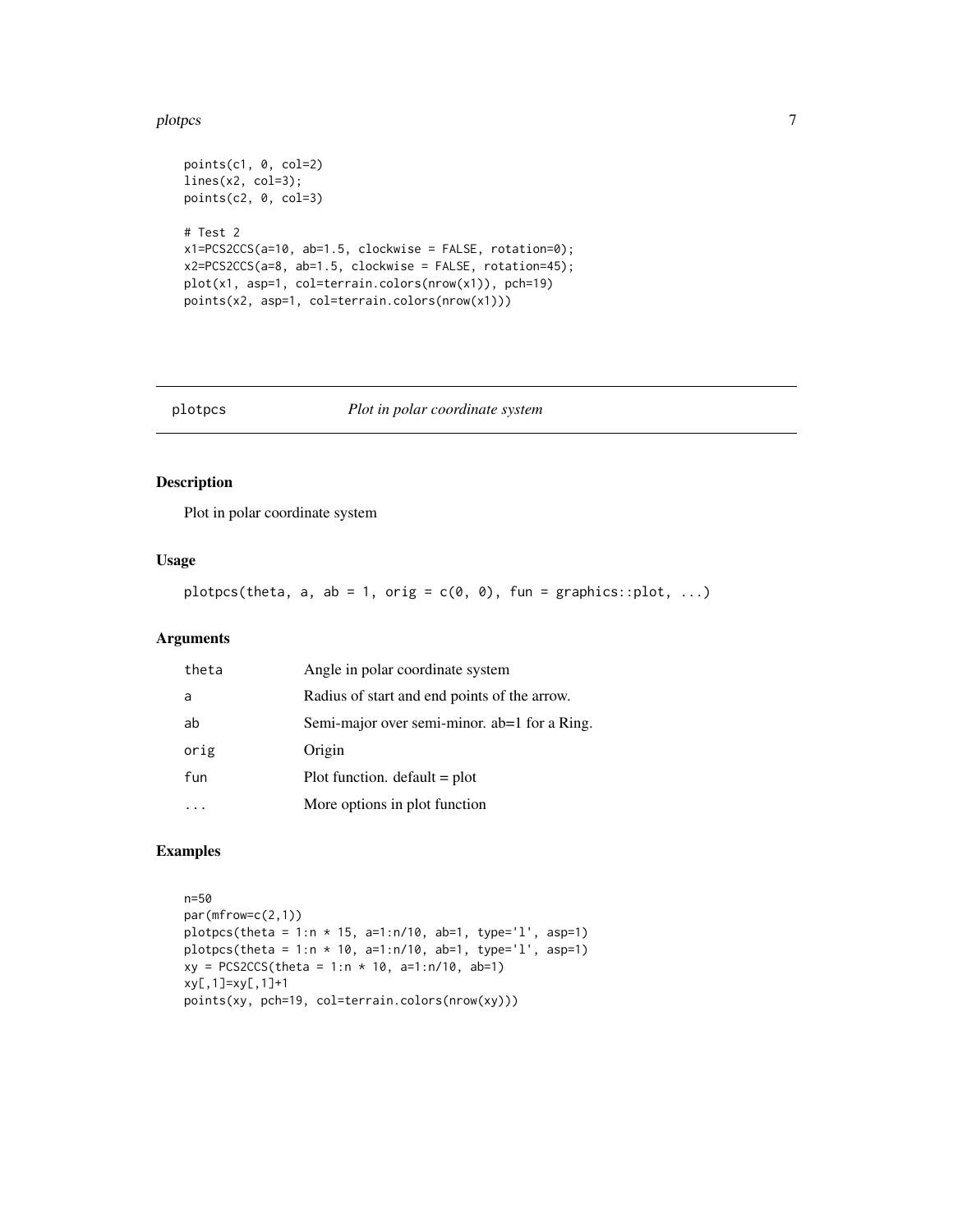<span id="page-7-0"></span>

Plot a planet

#### Usage

```
plotplanet(orig = c(0, 0), rad = 1, theta = 0,
  fun = graphics::lines, cols = "gray", ab = 1, arrow = TRUE,
  arrow.1en = 0.1, ...
```
#### Arguments

| orig      | Origin                                          |
|-----------|-------------------------------------------------|
| rad       | Radius of the planet                            |
| theta     | Angle of the Arrow inside of the planet         |
| fun       | Function to plot the planet                     |
| cols      | Color of planet and arrow.                      |
| ab        | Semi-major over semi-minor. ab=1 for the planet |
| arrow     | Whether plot the arrow.                         |
| arrow.len | Length in arrow function.                       |
|           | More options in plot function.                  |

```
a = 10;ab=1.5
x1=PCS2CCS(a=a, ab=ab)
c1 = ab2c(a=a, ab=ab)plot(x1, type='l', xlim=c(-10,10), ylim=c(-10,10), asp=1, col='gray')
Arrow.pcs(theta = 1:12 * 30, r1=0, r2=a, ab1=ab, length=.1, col=2, ol = c(c1,0), oc2=c(0,0))pos = PCS2CCS(theta = 1:12 * 30, a=a, ab=ab)plotplanet(orig = pos, arrow.len=0.1)
```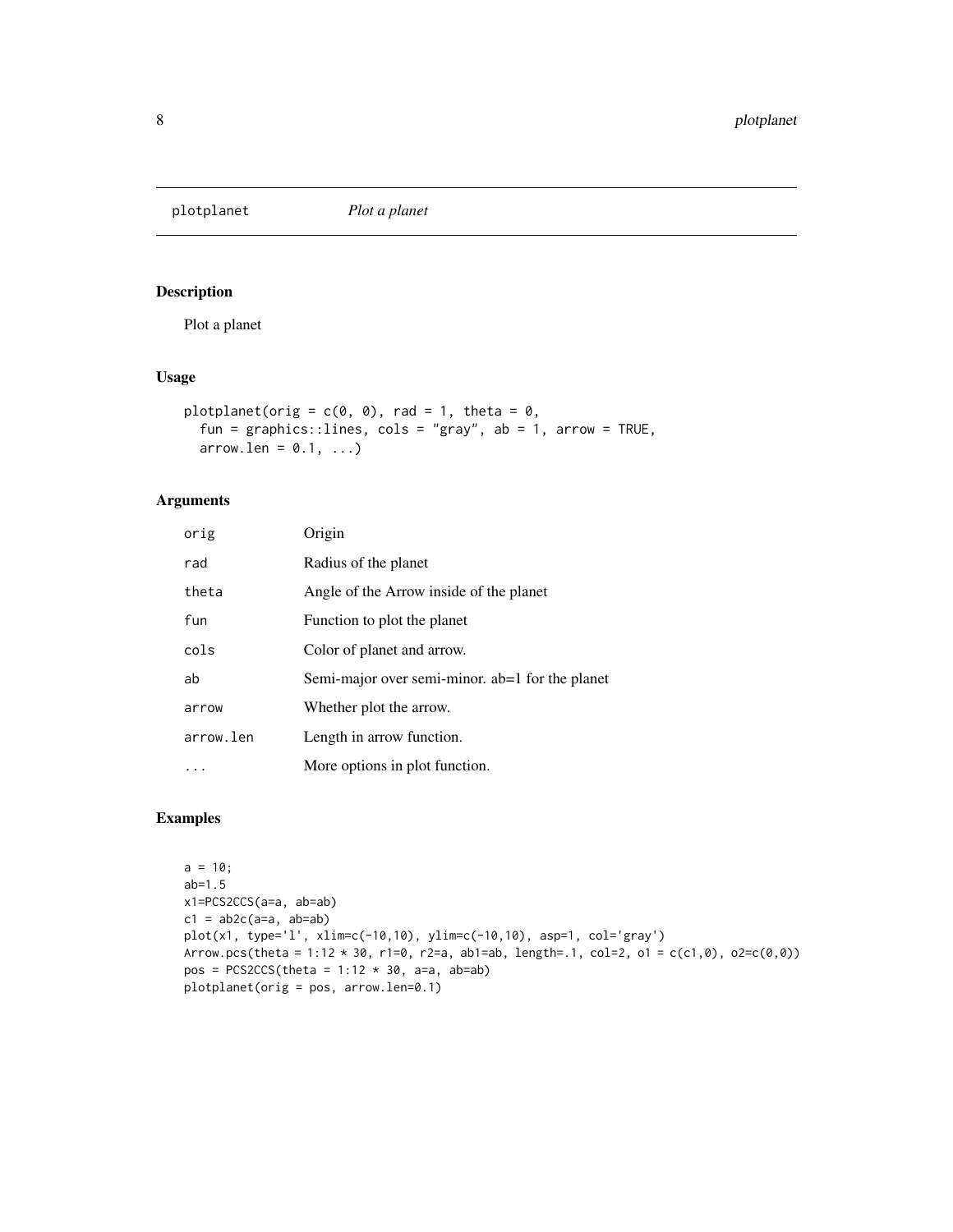<span id="page-8-0"></span>

Radian to degree

#### Usage

 $r2d(x)$ 

#### Arguments

x Radian

#### Value

Degree

#### Examples

```
r = (1:100)/100 * 4 * pid = r2d(r)rr = d2r(d)plot(d, sin(rr));
abline(h=0 )
abline(v = 360)
```
SpaceObject-class *Class of planet* SpaceObject

#### Description

Class of planet SpaceObject

#### Value

Class of SpaceObject

#### Slots

shape Ploting function of the shape

radius Radius for sphere

Period.Rotate data.frame 1\*3 c(Period.Rotate, Period.Orbit, Period.Synodic)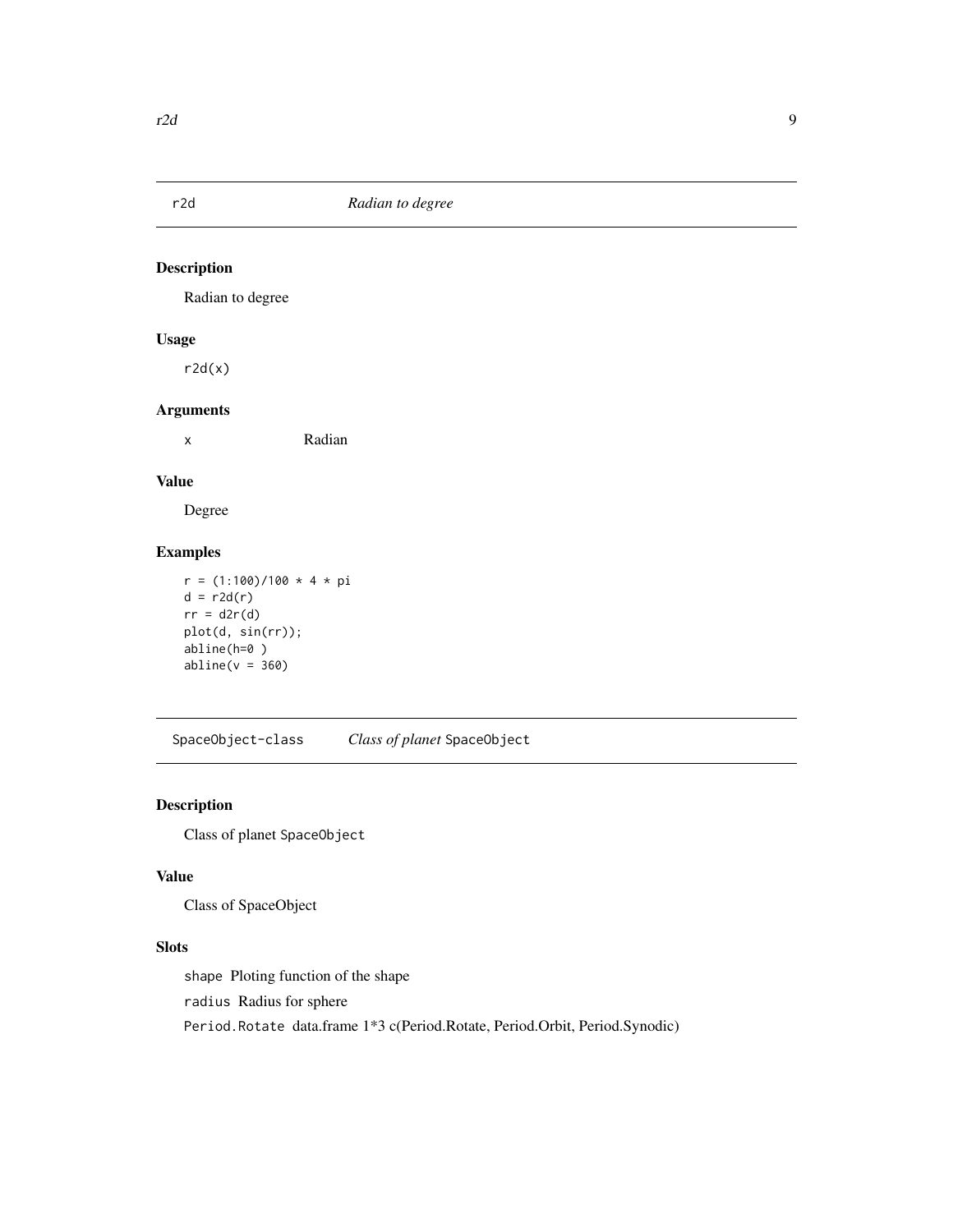<span id="page-9-0"></span>SpaceOrbit-class *Class of Orbit* Orbit

#### Description

Class of Orbit Orbit

#### Value

Class of SpaceOrbit

#### Slots

ab Shape of the object, ab=1 Sphere, ab!=1 Ellipsoid

e eccentric of the orbit

radius Radius for sphere (ab=1), or Semi-major axis for Ellipsoid (ab!=1)

period data.frame 1\*3 c(Period.Rotate, Period.Orbit, Period.Synodic)

Inclination Inclination.

CenterObject Central Object.

Status.planet *Calculate the status of planet* Status.planet

#### Description

Calculate the status of planet Status.planet

#### Usage

```
Status.planet(t, p.orb, ab = 1, r.orb = 1, orig = c(\emptyset, \emptyset))
```
#### Arguments

| t     | Time (day).                                  |
|-------|----------------------------------------------|
| p.orb | Orbital Period.                              |
| ab    | Semi-major over semi-minor. ab=1 for a Ring. |
| r.orb | Radius of the orbit.                         |
| orig  | Reference orgin.                             |

#### Value

(x,y) in Cartesian Coordinate System.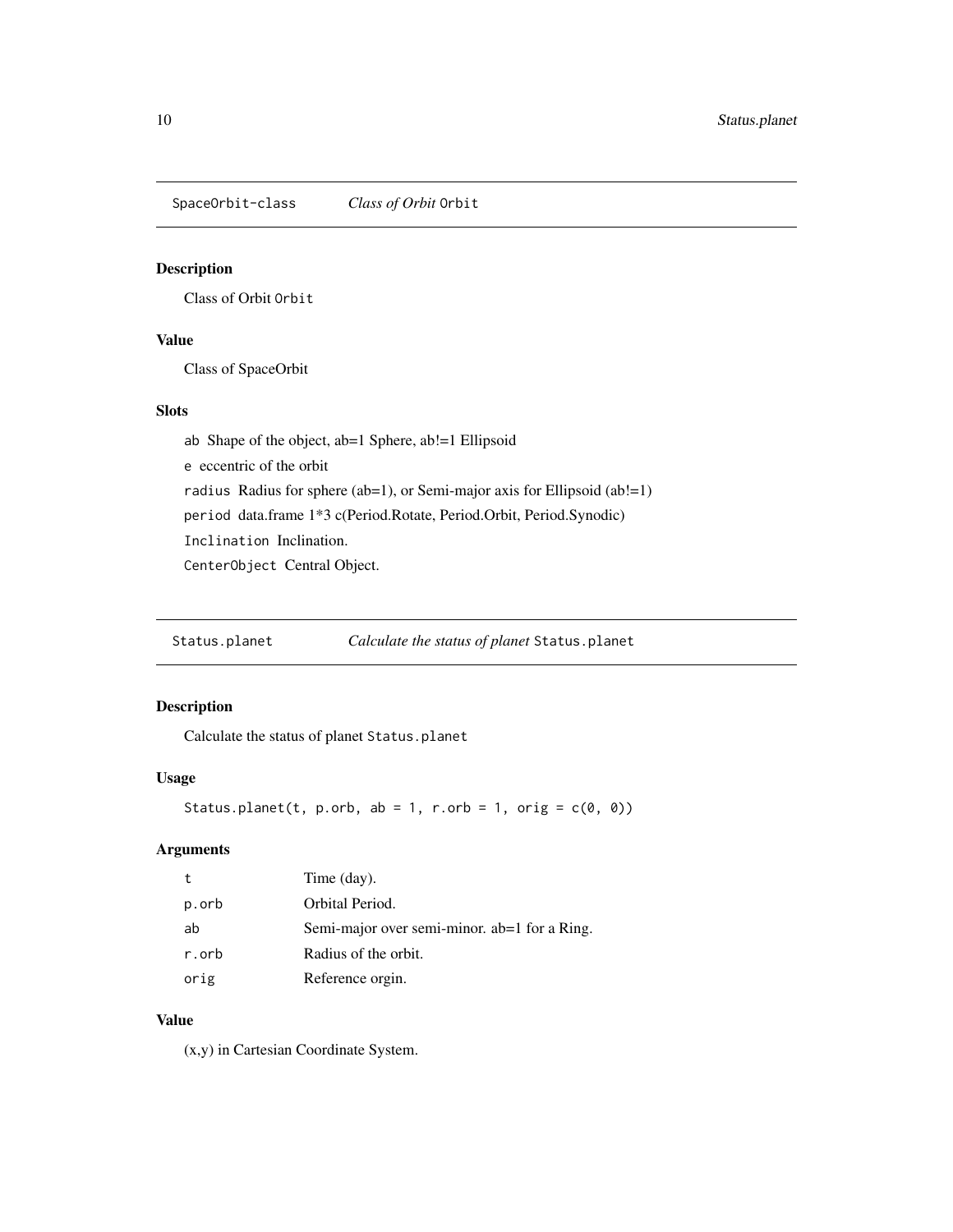#### Status.planet 11

```
tday = seq(0, 365, 30)x=Status.planet(t=tday, p.orb = 365, r.orb=10)
plot(PCS2CCS(0:360, a=10), type='l')
plotplanet(orig=x[,-1], rad = .51)
grid()
```